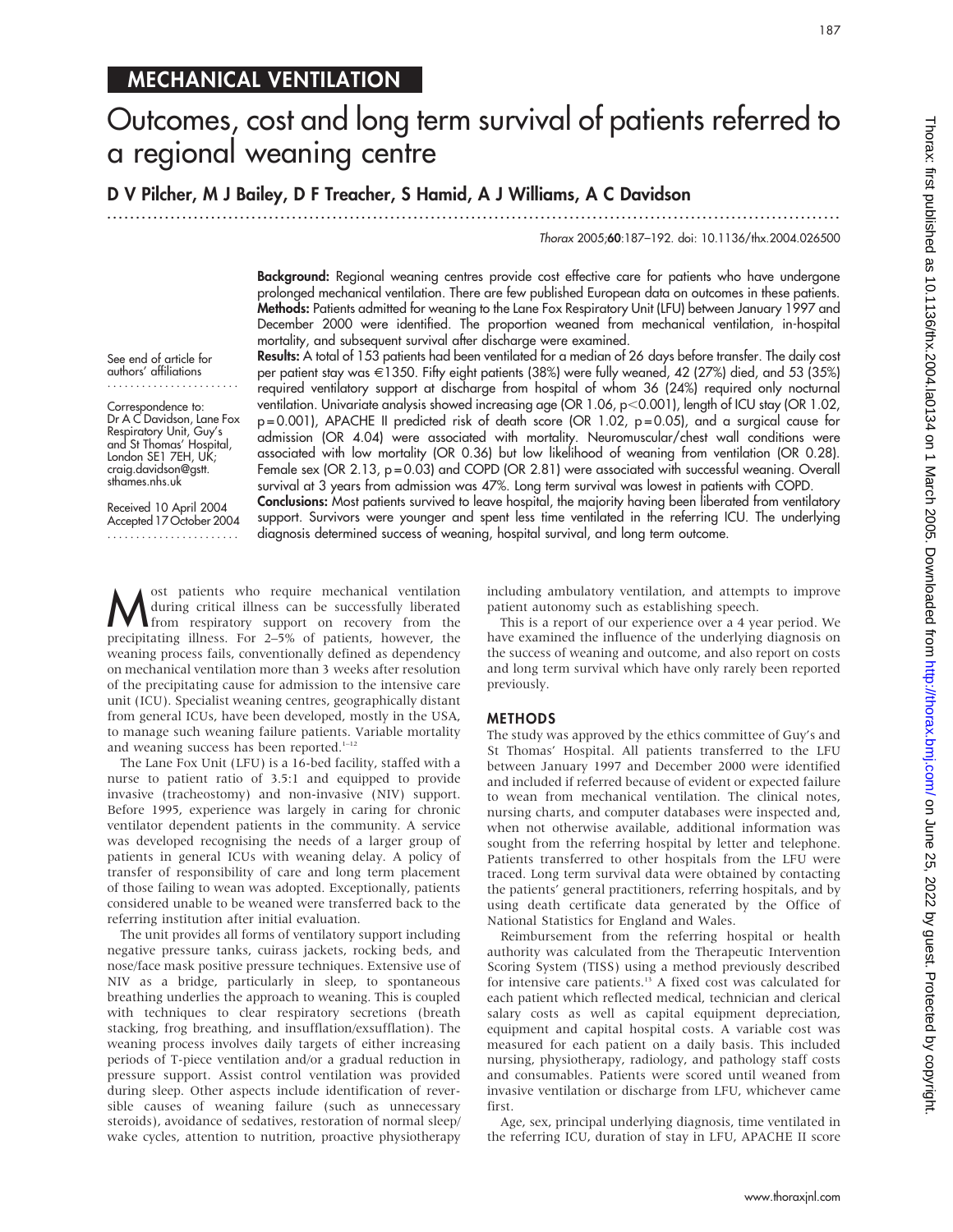on admission to the referring ICU, and cost of stay in LFU were recorded. Causes of respiratory failure leading to prolonged mechanical ventilation were classified into four diagnostic groups: neuromuscular/chest wall disorders; chronic obstructive pulmonary disease (COPD); surgical; and other diagnoses (which included conditions such as non-COPD respiratory disease, obesity hypoventilation, left ventricular failure, and central nervous system disorders).

Primary outcome measures were ventilator independence, hospital mortality, and long term mortality. Weaning success was defined as being free from any form of ventilatory assistance at discharge from hospital. Any requirement for ventilation during the day was classified as ''full ventilation'' as opposed to those who only required nocturnal ventilation. Patients who weaned from ventilation but died before leaving hospital were included in the deaths group rather than in the ''weaned from ventilation'' group.

## Statistical analysis

All data were analysed using SAS Version 8.0 (SAS Institute Inc, Cary, NC, USA). Non-parametric data were expressed as median and interquartile range and a p value of  $< 0.05$  was considered to be statistically significant. Univariate analysis was performed using t tests, logistic regression,  $\chi^2$  tests for equal proportion, Spearman correlation coefficients, Wilcoxon rank sum tests, and log rank tests, where appropriate. Multivariate analysis was performed on survival time using Cox proportional hazards regression models. Kaplan-Meier survival curves are shown for the whole group and for the three largest diagnostic groups.

## RESULTS

Between the beginning of January 1997 and end of December 2000, 153 patients (who had 157 admissions) were identified as weaning referrals to the LFU. One patient had three separate admissions and two further patients had two admissions each. These were all separate hospitalisation episodes. Over the study period nine patients were referred but not transferred. Four had associated neurological pathology that made weaning very unlikely, three weaned successfully while on the waiting list, and two died.

Demographic data of the group are shown in table 1. The three largest diagnostic groups were neuromuscular/chest wall disorders  $(31\%, n = 47)$ , COPD  $(27\%, n = 41)$ , and surgical (24%,  $n = 36$ ). The surgical group consisted of 13 patients who had undergone cardiac surgery, seven gastrointestinal surgery, three major vascular surgery, three trauma, and 10 others. The neuromuscular/chest wall group comprised patients with chest wall disorders, neuropathies and myopathies (nine idiopathic kyphoscoliosis, eight postpolio syndrome, eight motor neurone disease, six Guillain-Barré, four Duchenne's muscular dystrophy, four myotonic

| Demographic data of study group<br>Table 1<br>$(n = 153)$               |                        |  |  |  |
|-------------------------------------------------------------------------|------------------------|--|--|--|
| Age (years)<br>No (%) female                                            | 62 (49-72)<br>80 (52%) |  |  |  |
| No (%) referred directly from<br>external hospitals                     | 59 (39%)               |  |  |  |
| <b>APACHE II (ICU)</b>                                                  | 15 (10-20)             |  |  |  |
| APACHE II risk of death                                                 | 17% (10-29)            |  |  |  |
| ICU length of stay (days)                                               | $26(12-48)$            |  |  |  |
| LFU length of stay (days)                                               | $19(6 - 41)$           |  |  |  |
| All values are median (interquartile range) unless stated<br>otherwise. |                        |  |  |  |

dystrophy, and eight others). Only two had neuropathy/ myopathy acquired in the ICU.

Figure 1 shows the overall outcomes for the whole group. 53% of the 111 survivors were fully weaned from ventilation. Of the 27% ( $n = 42$ ) who died before leaving hospital, two patients subsequently deteriorated and died despite initially weaning from ventilation. Re-institution of invasive support was considered inappropriate in both cases. There were 56 patients referred who had spent less than 21 days ventilated on the referring ICU. Mortality was lower in these patients (14% (8/56)  $\nu$  34% (35/97); p = 0.01). However, there was no difference in eventual rates of ventilator independence (45%  $(25/56)$  v 34%  $(33/97)$ ; p = 0.26).

Of the survivors, 71% (79/111) were discharged directly home from the LFU and 9% (10/111) were transferred to other medical wards in the hospital before discharge home. Twenty eight patients were transferred to outside hospitals, six of whom died.

Fourteen patients (9%) had been receiving ventilatory support before admission to the ICU (six tracheostomy, eight NIV). Two of these patients had central hypoventilation due to cerebrovascular accidents, one had obesity hypoventilation, and the remainder had neuromuscular/chest wall conditions. One patient died and the 13 survivors continued to require ventilatory support at discharge.

The majority of patients (78%,  $n = 120$ ) were ventilated via a tracheostomy on admission, but only 16% of survivors  $(n = 18)$  had a tracheostomy at discharge. Mini-tracheostomies to aid suctioning of secretions were used in a small number of patients who weaned from ventilation. In five out of six patients this was later removed.

Table 2 shows the outcomes related to the diagnostic groups. Patients with neuromuscular and chest wall disorders had the lowest hospital mortality (15%) but also the lowest rate of weaning from ventilation (19%). The mortality of the COPD group (24%) was intermediate between the other two large diagnostic groups and was similar to the group as a whole (27%). Over half the patients with COPD (56%) were weaned from mechanical ventilation. Although surgical patients had the highest short term mortality (50%), most of the survivors were weaned from ventilation (72%, 13/ 18 survivors).

## Factors associated with mortality and independence from mechanical ventilation

Univariate analysis is shown in table 3. Age, duration of stay in the referring ICU, APACHE II risk of death, and a surgical cause for admission were associated with increasing mortality. Neuromuscular/chest wall conditions were associated with low mortality but also with a low likelihood of ventilator independence. Interestingly, a diagnosis of COPD was associated with an increased likelihood of weaning from mechanical ventilation. Female sex was associated with weaning from mechanical ventilation. There was a trend towards increasing ICU length of stay being related to a reduced rate of ventilator independence ( $p = 0.07$ ). Referral from the ''in house'' ICU at St Thomas' Hospital was associated with an increased likelihood of weaning from ventilation. However, this group included 14 patients originally from external hospitals. 39% of patients  $(n = 59)$ were directly referred to the LFU from outside ICUs. Duration of stay in the referring ICU was higher among patients referred from external sources (median 41 days (IQR 25–67)  $v$  21 days (IQR 9-35); p<0.001). There were more patients with neuromuscular/chest wall conditions referred from outside hospitals (27/59  $v$  20/94, p = 0.003). There were no other significant differences between patients from different referral sources.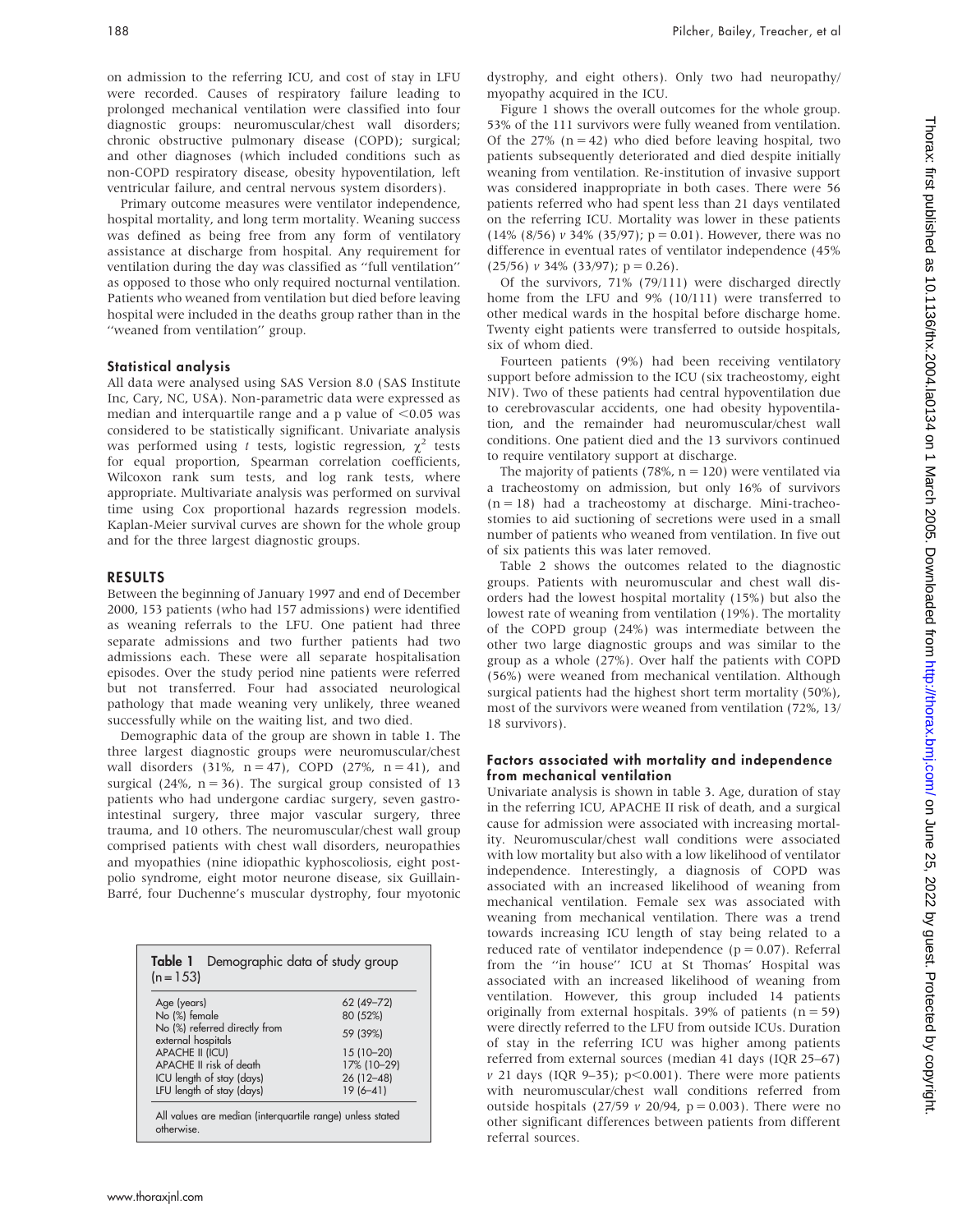

Figure 1 Survival and weaning outcomes. All percentages are expressed with 153 patients as the denominator. The mean time to ventilator independence in patients who weaned was 17 days (IQR 12–35).

## Cost analysis

There was a progressive (but not statistically significant) increase in the daily charge each year ( $o = 0.08$ ,  $p = 0.4$ ; table 4).

## Long term survival

Data on 140 patients were available to assess long term survival (fig 2); 58% were alive at 1 year and 47% at 3 years. Of the 13 patients who were lost to follow up, four had moved abroad and nine were no longer traceable after discharge.

Figure 3 shows the long term survival for patients in the three main diagnostic groups who left hospital alive. The surgical and neuromuscular/chest wall patients had similar long term survival rates. Poorest survival was seen in the COPD group. After adjustment for age and time spent ventilated in the referring ICU, the differences in survival between these three groups were no longer significant.

## **DISCUSSION**

Our study is the first from the UK to examine the outcome in weaning patients from prolonged mechanical ventilation with attention to economic factors, diagnostic issues, and long term survival.

We found an overall mortality rate of 27% and full ventilator independence of 38%. Other centres have reported mortality of 7–67% with rates of ventilator independence of 25–75%.1–12 This reflects not only operational differences between units but also differences in selection criteria, variation in expertise, and differences in patient characteristics. Units with restrictive acceptance criteria have reported higher rates of success in achieving ventilator independence and better survival.<sup>126</sup> Referrals to the LFU were at the discretion of regional hospitals. Acceptance of patients was determined by resource availability (bed and nursing staff) rather than on the basis of perceived ability to wean.

Long term survival after admission to a specialised weaning centre has been reported to be between  $15\%^{12}$  and

| Diagnostic group                    | <b>Ventilator</b> free | Ventilator dependent | Dead            |
|-------------------------------------|------------------------|----------------------|-----------------|
| Neuromuscular/chest wall $(n = 47)$ | $19\%$ (n = 9)         | $66\%$ (n = 31)      | $15\%$ (n = 7)  |
| COPD $(n=41)$                       | $56\%$ (n = 23)        | $20\%$ (n = 8)       | $24\%$ (n = 10) |
| Surgical $(n = 36)$                 | $36\%$ (n = 13)        | $14\%$ (n = 5)       | $50\%$ (n = 18) |
| Other diagnoses $(n = 29)$          | $41\%$ (n = 12)        | $35\%$ (n = 10)      | $24\%$ (n = 7)  |

Percentages are expressed as a proportion of the total number in each diagnostic group.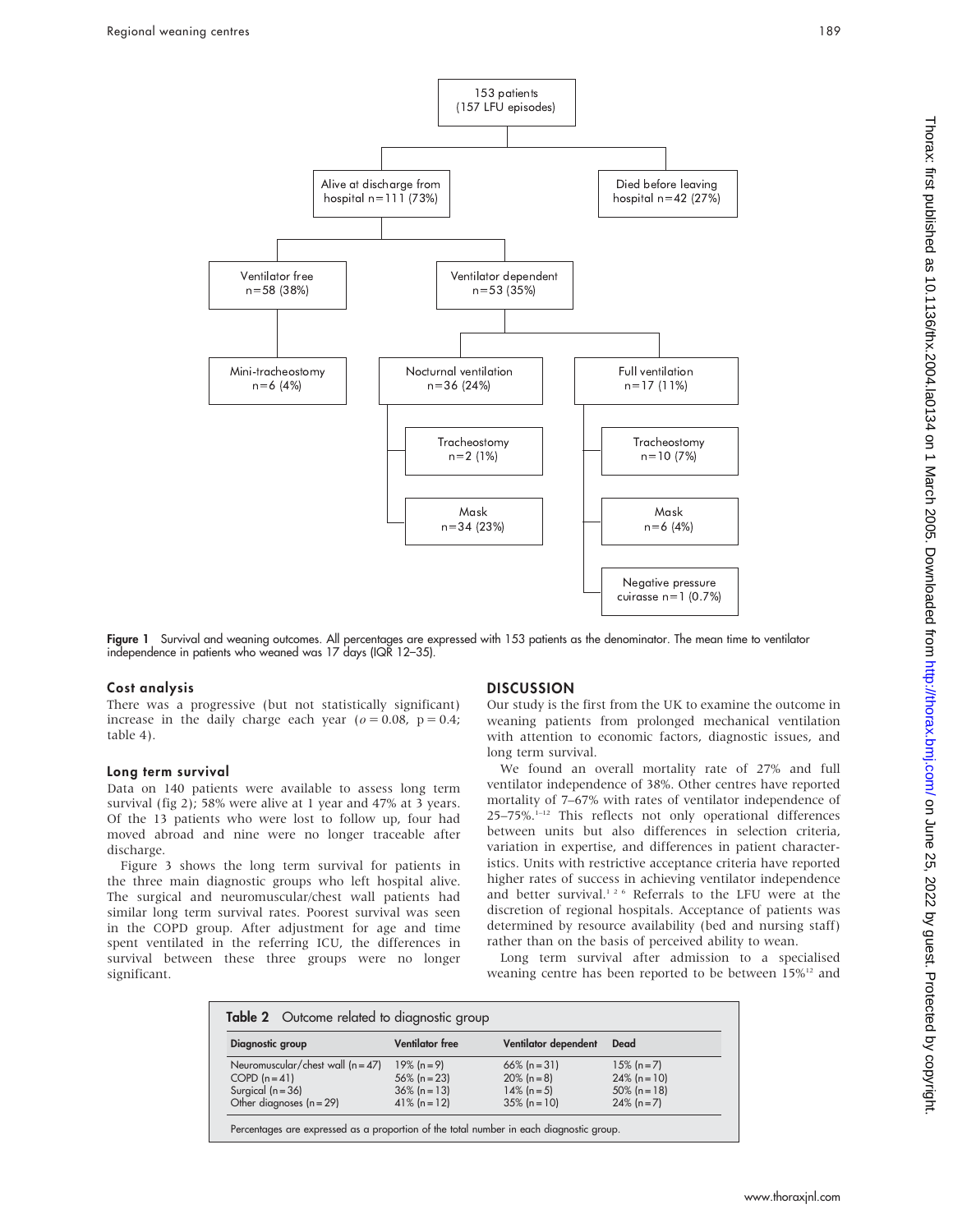|                              | <b>Mortality</b>      |         | Ventilator independence |         |
|------------------------------|-----------------------|---------|-------------------------|---------|
|                              | OR (95% CI)           | p value | OR (95% CI)             | p value |
| Age (years)                  | 1.06 (1.03 to 1.1)    | < 0.001 | $0.99$ (0.97 to 1.01)   | 0.38    |
| Female sex                   | 1.01 (0.49 to 2.05)   | 0.99    | 2.13 (1.09 to 4.17)     | 0.03    |
| Referral from "in house" ICU | $0.99$ (0.54 to 2.31) | 0.760   | 5.10 (2.32 to 11.24)    | < 0.001 |
| Length of stay in ICU (days) | 1.02 (1.01 to 1.03)   | 0.001   | $0.99$ (0.98 to 1.00)   | 0.07    |
| Length of stay in LFU (days) | 1.00 (0.99 to 1.01)   | 0.55    | $0.99$ (0.99 to 1.00)   | 0.15    |
| <b>APACHE II score</b>       | 1.07 (0.98 to 1.16)   | 0.11    | $0.99$ (0.91 to 1.07)   | 0.73    |
| APACHE II risk of death (%)  | 1.02 (1.0 to 1.05)    | 0.05    | $0.99$ (0.96 to 1.01)   | 0.34    |
| Underlying diagnosis         |                       |         |                         |         |
| Neuromuscular/chest wall     | $0.36$ (0.14 to 0.87) |         | $0.28$ (0.12 to 0.63)   |         |
| <b>COPD</b>                  | 1.24 (0.35 to 1.84)   | 0.007   | 2.81 (1.35 to 5.86)     | 0.015   |
| Surgical                     | 4.04 (1.79 to 9.10)   |         | 1.29 (0.57 to 2.90)     |         |

Table 3 Univariate analysis of factors associated with mortality and independence from

 $76\%$ <sup>3</sup> at 1 year and as good as  $54\%$  at 4 years.<sup>1</sup> We found overall survival rates of 58% at 1 year and of 47% at 3 years. To our knowledge, only Schonhofer et  $aI<sup>5</sup>$  have examined long term survival in separate subpopulations referred to a weaning centre.

Although 76% of our patients with COPD survived to hospital discharge, only 43% of the survivors were alive at 3 years, similar to that reported by Schonhofer et al.<sup>5</sup> COPD has been reported as the cause of ventilator dependence in approximately 25% of all patients who remain ventilator dependent 3 weeks after ICU admission.<sup>14</sup> Specialised weaning centres report rates of liberation from ventilation in COPD of between 22%<sup>7</sup> and 35%.<sup>4</sup> However, in our study, COPD was not associated with a failure to wean—in fact, quite the reverse. Over half of this group (56%) were liberated from ventilation. Admission to ICU in the UK has traditionally been restrictive for patients with COPD. Without measurement of pre-morbid lung function, which was rarely available, it is not possible to determine if the relatively high success of weaning we report was because they were a group who had less severe airflow limitation. Our intensive use of NIV as a bridge to spontaneous breathing may explain the difference. This has proven efficacy in treating acute exacerbations of COPD<sup>15-17</sup> and in facilitating extubation in the ICU.18 19 Our data suggest that many patients with COPD who have failed to wean in the ICU can subsequently be liberated from ventilation in centres with appropriate experience and facilities. However, the long term mortality for these patients remains significant.

The patients with neuromuscular/chest wall conditions were a mixed group with both stable (for example, limb girdle myopathy) and progressive diseases (for example, motor neurone disease). Despite a low initial mortality and satisfactory long term survival, a large proportion required

persistent ventilatory assistance. This was predominantly nocturnal ventilation  $(n = 20/31)$  with independence for much of the day. Smith et al,<sup>3</sup> whose patients had mainly neuromuscular diseases, reported similar findings with a low mortality (10%) and high need for continuing ventilatory support (75%). Schonhofer et al<sup>5</sup> also found better long term survival in patients with neuromuscular conditions than in those with COPD. In our study a high proportion of patients with neuromuscular/chest wall conditions were referred from outside ICUs, which may explain the lower rate of ventilator independence in those referred from external sources. The low mortality in this group suggests that referral to a weaning centre should occur when weaning is delayed, especially as it is likely that there will be a need for continued domiciliary ventilatory support.

Half of the surgical group died before leaving hospital. However, the majority of survivors (69%, 11/16) were still alive at 3 years. Reports that have analysed outcome related to delayed weaning in surgical patients give higher rates of survival<sup>10</sup> and ventilator independence<sup>7</sup> than in medical patients. The older age (71 years (IQR  $60-75$ )  $\nu$  61 years (IQR 47–68);  $p = 0.03$ ) in our surgical patients compared with the rest of the group may have been a factor in the higher initial mortality. There was insufficient information to assess fully the effect of coincident medical conditions such as COPD and cardiovascular disease which may have contributed to the high initial mortality observed.

Factors associated with increasing hospital mortality were age, duration of stay in the referring ICU, and APACHE II risk of death. Both Swinburn et  $al^{20}$  and Cohen et  $al^{21}$  report poor outcomes in elderly ventilator dependent patients. Despite elderly patients having a higher mortality, age per se did not affect the likelihood of weaning from prolonged mechanical ventilation. The association of ICU length of stay and

| Year      | Cost per LFU stay $(\in)$ | Cost per day $(\in)$ |
|-----------|---------------------------|----------------------|
| 1997      | 29 150 (13 800-49 600)    | 1290 (1190-2420)     |
| 1998      | 36 500 (15 950-66 850)    | 1340 (1230-2550)     |
| 1999      | 28 450 (23 590-58 150)    | 1350 (1290-1490)     |
| 2000      | 38 150 (21 350-81 600)    | 1470 (1280-1940)     |
| 1997-2000 | 33 050 (16 050-70 600)    | 1350 (1250-2040)     |

Values are shown as medians (IQR).

Costing was originally evaluated in pounds sterling and has been converted to Euros using £1 =  $\in$  1.5026.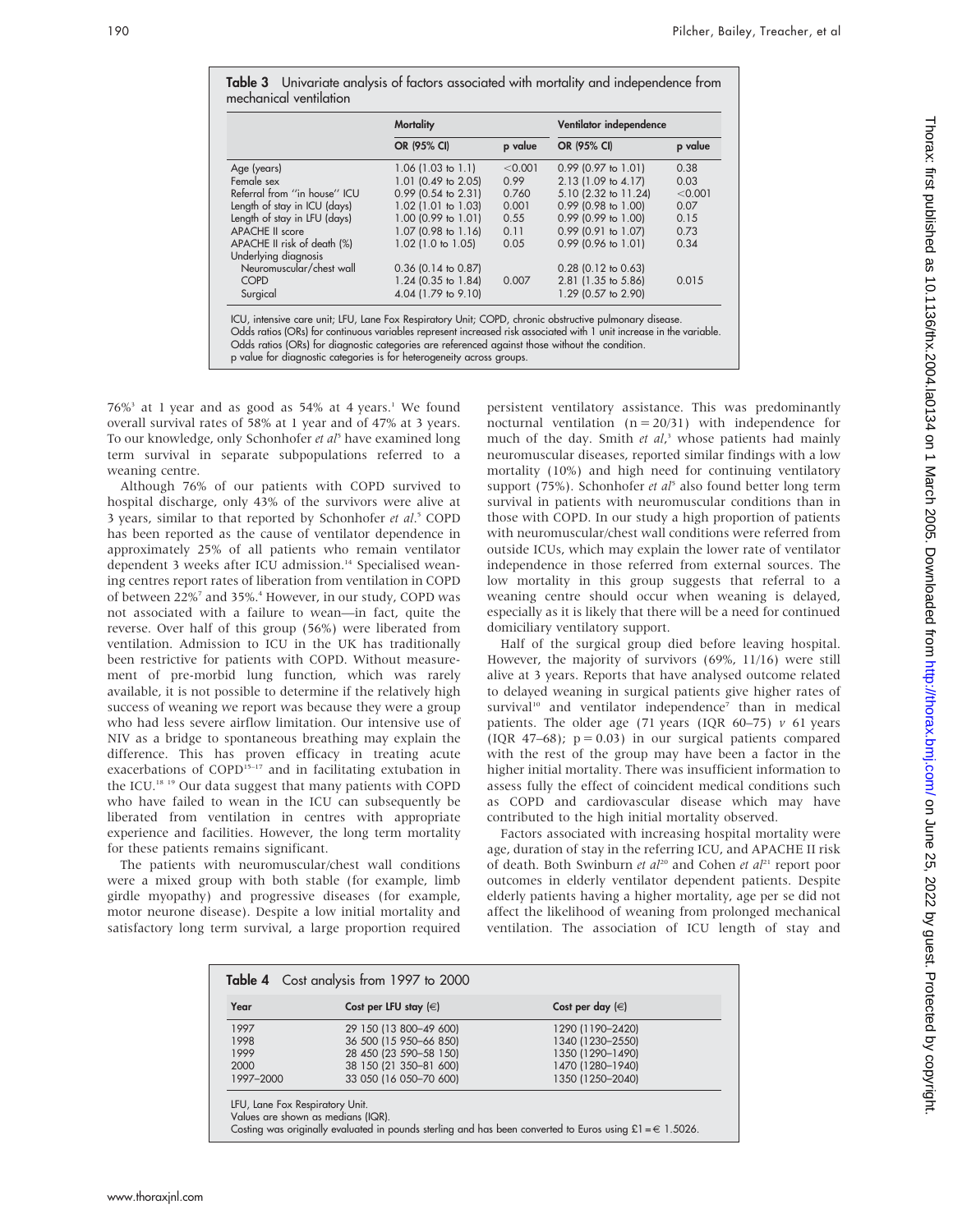

Figure 2 Long term survival in 140 patients.

mortality has been previously reported $22$  and is likely to be related to both the underlying diagnosis and complications such as nosocomial infection.

The APACHE II predicted risk of death, which was recorded on admission to the referring ICU, predicted mortality even after admission to the LFU (OR 1.024,  $p = 0.046$ ). The relationship between severity scoring systems,<sup>23</sup> <sup>24</sup> physiological parameters,<sup>4 11 25</sup> and outcome has previously been investigated. There is, however, little published work incorporating both physiological measurements and the underlying diagnosis to help predict outcome. Another factor associated with successful weaning was female sex. Why this should be a factor is unclear, but Scheinhorn et  $a^{23}$  report similar findings. Studies designed to look specifically at the effect of sex on ICU outcomes have not found any association with mortality or length of stay in the  $ICU.<sup>26</sup>$ 

We know of no published data from the UK to allow comparison of the costs involved in caring for weaning failure patients. Using a similar method of assessment it has been estimated that the cost of stay in an ICU is almost double the cost in a weaning centre.<sup>27</sup> These reduced costs principally arise from the lower staffing ratio. Centres in the USA have shown financial savings compared with ICU care.<sup>28 29</sup> Given the pressure on ICU facilities and the effect on activity especially in smaller units—through blocking of an ICU bed by long stay patients, there is a strong case for the expansion or creation of regional weaning units such as ours.

#### Limitations of the study

Our study is a retrospective review of all patients referred and transferred to a single unit over a 4 year period. The data collection and analysis were done independently of the clinicians caring for the patients. The number of patients is smaller than from longer established weaning centres in the USA.<sup>1 4-7 10</sup> With the exception of data from Papworth,<sup>3</sup> nothing has previously been published from the UK. 37% of our patients did not meet the generally accepted definition for weaning failure (ventilated  $\geq 21$  days), but all were referred because of anticipated weaning difficulty. Over half the patients were referred from the ICU at St Thomas' Hospital. The reduced length of ICU stay in these patients may have been due either to ease in transferring in-house patients or to a delay in referral of external patients. The statistical analysis shows only the univariate associations. Despite this, the underlying diagnosis remains important and clinically relevant in determining early and late outcomes.

### Conclusions

We conclude that many survivors of prolonged mechanical ventilation can be weaned from ventilatory support. Younger patients and those who spent less time in the referring ICU were most likely to survive. Patients with neuromuscular/ chest wall conditions had good long term survival but few



|                                 | i vear | 3 years |
|---------------------------------|--------|---------|
| Neuromuscular/chest wall (n=36) | 89%    | 70%     |
| Surgical $(n=16)$               | 81%    | 69%     |
| $COPD(n=28)$                    | 75%    | 43%     |
|                                 |        |         |

Figure 3 Long term survival in patients who left hospital alive according to diagnostic group.

were totally liberated from ventilatory support. Long term survival in COPD was poor but, for many, weaning proved possible. Patients with postoperative weaning failure had a high initial mortality but survival after hospital discharge was good. The underlying diagnosis was crucial in determining early and long term survival and the likelihood of weaning from mechanical ventilation.

## .....................

## Authors' affiliations

D V Pilcher, D F Treacher, A J Williams, A C Davidson, Lane Fox Respiratory Unit, Guy's and St Thomas' Hospital, London SE1 7EH, UK M J Bailey, Department of Epidemiology and Preventive Medicine, Monash University, Melbourne, Australia

S Hamid, Bromley Hospitals NHS Trust, Bromley, Kent BR6 8ND, UK

#### **REFERENCES**

- Gracey DR, Hardy DC, Naessens JM, et al. The Mayo Ventilator-Dependent Rehabilitation Unit: a 5 year experience. Mayo Clin Proc 1997;72:13-9.
- 2 Gracey DR, Naessens JM, Viggiano RW, et al. Outcome of patients cared for in a ventilator-dependent unit in a general hospital. Chest 1995;107:494–9.
- 3 Smith IE, Shneerson JM. A progressive care programme for prolonged ventilatory tailure: analysis of outcome. *Br J Anaesth* 1995;**75**:399–404.<br>4 Dasgupta A, Rice R, Mascha E, *et al.* Four-year experience with a unit for
- long-term ventilation (respiratory special care unit) at the Cleveland Clinic Foundation. Chest 1999;116:447–55.
- 5 Schonhofer B, Euteneuer S, Nava S, et al. Survival of mechanically ventilated patients admitted to a specialised weaning centre. Intensive Care Med 2002;28:908–16.
- 6 Scheinhorn DJ, Chao DC, Stearn-Hassenpflug MS, et al. Post-ICU mechanical ventilation. Treatment of 1123 patients at a regional weaning centre. Chest 1997;111:1654–9.
- 7 Bagley PH, Cooney E. A community-based regional ventilator weaning unit. Chest 1997;111:1024–9.
- 8 Indihar FJ. A 10-year report of patients in a prolonged respiratory care unit. Minn Med 1991;74:23–7.
- 9 Douglas SL, Daly BJ, Brennan PF, et al. Outcomes of long-term ventilator patients: a descriptive study. Am J Crit Care 1997;6:99–105. 10 Latriano B, McCauley P, Astiz ME, et al. Non-ICU care of hemodynamically
- stable mechanically ventilated patients. Chest 1996;109:1591–6.
- Carson SS, Bach PB, Brzozowski L, et al. Outcomes after long-term acute care. An analysis of 133 mechanically ventilated patients. Am J Respir Crit Care Med 1999;159:1568-73.
- 12 Elpern EH, Larson R, Douglass P, et al. Long-term outcomes for elderly rvivors of prolonged ventilator assistance. Chest 1989;96:1120-4
- 13 Dickie H, Vedio A, Dundas R, et al. Relationship between TISS and ICU costs. Intensive Care Med 1998;24:1009–17.
- Hamid S, Noonan YM, Williams AJ, et al. An audit of weaning from mechanical ventilation in a UK centre. Thorax 1999;54:86P.
- 15 **Brochard L**, Mancebo J, Wysocki M, et al. Noninvasive ventilation for acute exacerbations of chronic obstructive pulmonary disease. N Engl J Med 1995;333:817–22.
- 16 Plant PK, Owen JL, Elliott MW. Early use of non-invasive ventilation for acute exacerbations of chronic obstructive pulmonary disease on general respiratory wards: a multicentre randomised controlled trial. *Lancet*<br>2000;**355**:1931–5.